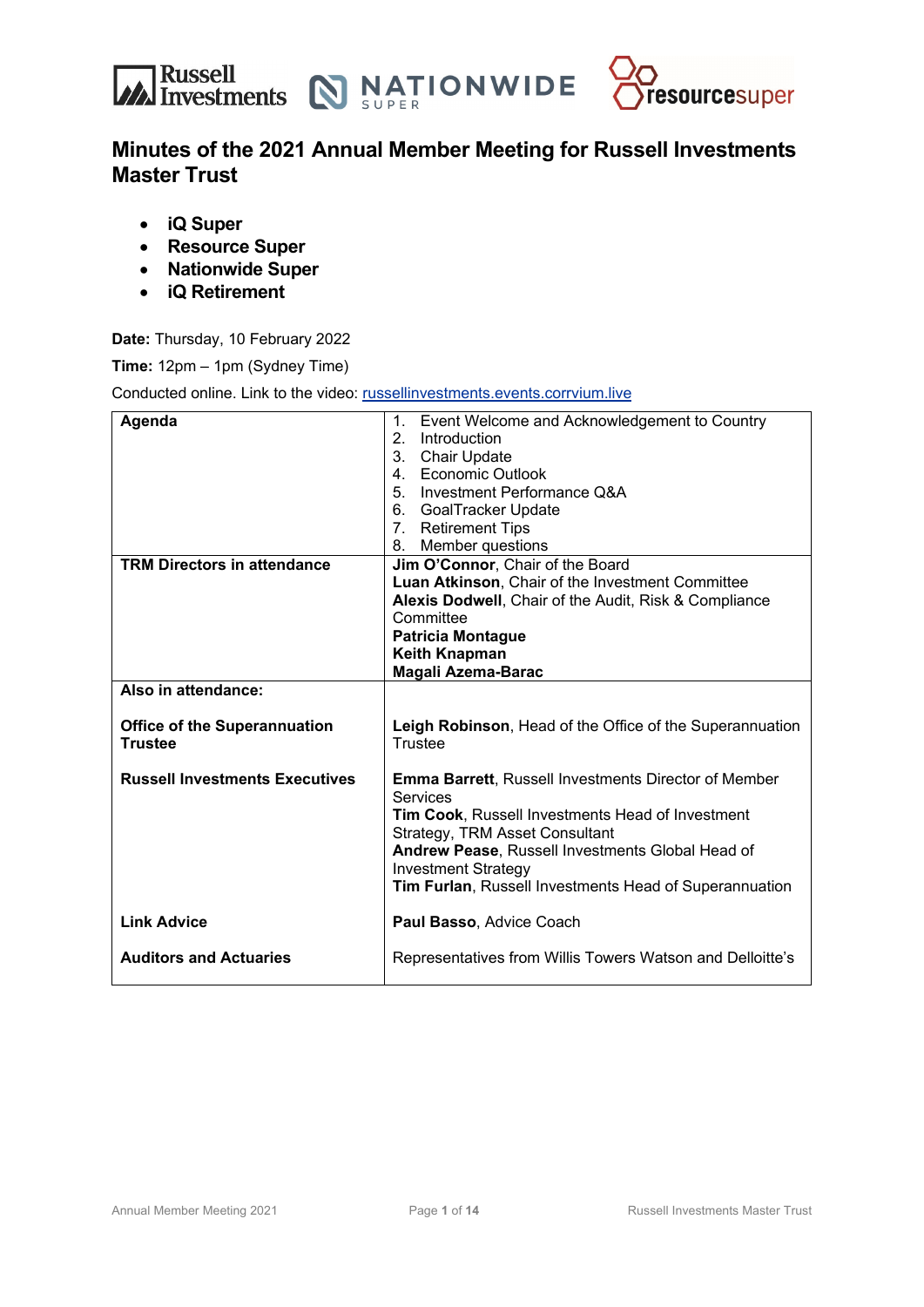Russell<br>Investments NATIONWIDE



| Agenda<br>Item | <b>Minutes</b>                                                                                                        | Speaker                          |
|----------------|-----------------------------------------------------------------------------------------------------------------------|----------------------------------|
| $\mathbf{1}$ . | <b>Event Welcome &amp; Acknowledgement to Country</b>                                                                 | Patricia                         |
|                | Patricia Montague opened the meeting at 12pm and acknowledged                                                         | Montague, TRM                    |
|                | the Traditional Custodians of country throughout Australia.                                                           | Director                         |
| 2.             | <b>Introduction</b>                                                                                                   | Patricia                         |
|                | Patricia:                                                                                                             | Montague, TRM                    |
|                | Introduced each of the presenters<br>$\bullet$                                                                        | <b>Director</b>                  |
|                | Introduced each of the other directors, executives, and                                                               |                                  |
|                | auditors joining online                                                                                               |                                  |
|                | Advised the meeting will provide an overview of activity and<br>$\bullet$                                             |                                  |
|                | results for the 2020/2021 financial year, the plans for the                                                           |                                  |
|                | current year and provide an opportunity for questions.                                                                |                                  |
|                | Advised members how to submit their questions online.                                                                 |                                  |
|                | Reminded everyone that the information provided today                                                                 |                                  |
|                | was general in nature and was not in any way personal                                                                 |                                  |
|                | financial product advice. A general advice disclaimer was                                                             |                                  |
|                | shared on screen.                                                                                                     |                                  |
|                | Confirmed a quorum of the TRM Board Directors in<br>$\bullet$                                                         |                                  |
|                | attendance.                                                                                                           |                                  |
| 3.             | <b>Chair Update</b>                                                                                                   | Jim O'Connor,                    |
|                | Jim O'Connor acknowledged the impacts of the COVID-19                                                                 | Chair of the TRM<br><b>Board</b> |
|                | pandemic and the importance of a long-term investment<br>perspective, as well as the pressures of a low-interest rate |                                  |
|                | environment for retirees. He then spoke to three key items                                                            |                                  |
|                | members want from their super fund.                                                                                   |                                  |
|                | 1. Good investment returns                                                                                            |                                  |
|                | Explained the aim of the age-based default investment                                                                 |                                  |
|                | option, GoalTracker and its returns for the 2020/21 financial                                                         |                                  |
|                | year.                                                                                                                 |                                  |
|                | Shared the objectives of the major diversified options.                                                               |                                  |
|                | Acknowledged that investment returns have lagged below                                                                |                                  |
|                | the median super fund in recent years. Explained some of                                                              |                                  |
|                | the causes of the underperformance and touched on the                                                                 |                                  |
|                | potential catalyst for a turnaround in results.                                                                       |                                  |
|                | 2. Fees and costs                                                                                                     |                                  |
|                | States that standard fees and costs will never be the lowest                                                          |                                  |
|                | in the market as we aim to deliver value for money through<br>benefits and members services.                          |                                  |
|                | Recalled the 40% reduction in standard administration fee                                                             |                                  |
|                | for non-corporate fund members in October 2020.                                                                       |                                  |
|                | Referred members to their Annual Benefit Statement,<br>$\bullet$                                                      |                                  |
|                | Product Disclosure Statements and Guides for details on                                                               |                                  |
|                | the fees applicable to their individual account.                                                                      |                                  |
|                | Announced that following external benchmarking of<br>$\bullet$                                                        |                                  |
|                | Retirement Products and services that there will be a                                                                 |                                  |
|                | reduction in iQ Retirement administration fees from the                                                               |                                  |
|                | middle of 2022.                                                                                                       |                                  |
|                | For balances below \$500,000 - the % based admin fee will                                                             |                                  |
|                | reduce from 0.3% 0.2% pa.                                                                                             |                                  |
|                | For balances over $$500,000 -$ the 0.15% admin fee                                                                    |                                  |
|                | remains unchanged, but the current \$1m balance cap,<br>above which the fee is not charged, will reduce to a          |                                  |
|                | balance cap of \$750,000.                                                                                             |                                  |
|                | Advised that an external 3 yearly benchmarking of non-<br>$\bullet$                                                   |                                  |
|                | retirement fees and services was nearing completion.                                                                  |                                  |
|                |                                                                                                                       |                                  |
|                |                                                                                                                       |                                  |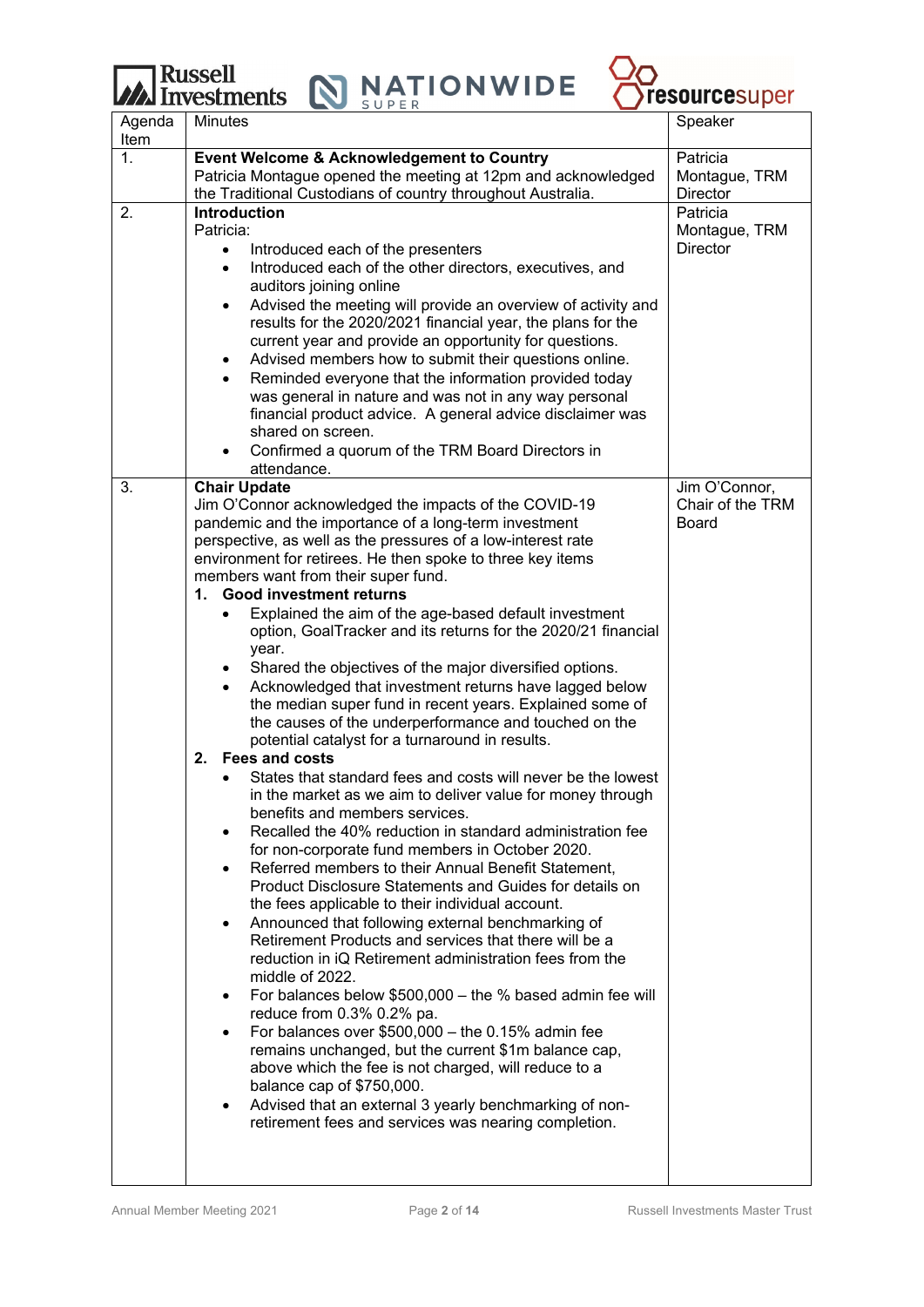# **Russell**<br>**M** Investments

**NATIONWIDE** 

 $\mathbf N$ 



| Agenda<br>Item | <b>Minutes</b>                                                                                                                                                                                                                                                                                                                                                                 | Speaker                                           |
|----------------|--------------------------------------------------------------------------------------------------------------------------------------------------------------------------------------------------------------------------------------------------------------------------------------------------------------------------------------------------------------------------------|---------------------------------------------------|
|                | <b>Easy access to information</b><br>3.                                                                                                                                                                                                                                                                                                                                        |                                                   |
|                | An independent review recently put our member services<br>offering in the top 5 for super funds in Australia<br>Key enhancements delivered recently included the new<br>$\bullet$<br>Super Tracker mobile App, the Russell Investments<br>website upgrade and introduction of Zest! - our new way of<br>producing and distributing superannuation information and<br>guidance. |                                                   |
|                | Together with the GoalTracker program these tools and<br>$\bullet$<br>services have been designed to help members answer<br>questions like 'How much do I need for retirement' and 'Will<br>I have enough'. There are also a range of information and<br>personalised advice options for members to access.                                                                    |                                                   |
| 4.             | <b>Economic Update</b>                                                                                                                                                                                                                                                                                                                                                         | Andrew Pease,                                     |
|                | Andrew provided a broad overview of events that have driven                                                                                                                                                                                                                                                                                                                    | Russell                                           |
|                | financial markets over recent years.<br>COVID-19 - market boosts from vaccine announcement<br>$\bullet$                                                                                                                                                                                                                                                                        | Investments<br>Global Head of                     |
|                | and impact of delta variant                                                                                                                                                                                                                                                                                                                                                    | Investment                                        |
|                | Inflation surges around the globe due to supply chain<br>$\bullet$<br>disruptions and shortages                                                                                                                                                                                                                                                                                | Strategy                                          |
|                | The resulting price increase to oil and gas prices<br>$\bullet$                                                                                                                                                                                                                                                                                                                |                                                   |
|                | Slowing Chinese economy due to policy tightening<br>$\bullet$                                                                                                                                                                                                                                                                                                                  |                                                   |
|                | Geopolitics causing investor concerns - particularly<br>$\bullet$<br>US/China tensions, Iran's nuclear program and the threat                                                                                                                                                                                                                                                  |                                                   |
|                | of a Russian invasion of Ukraine                                                                                                                                                                                                                                                                                                                                               |                                                   |
|                | Political uncertainty around transition of power from Trump<br>to Biden in the United States.                                                                                                                                                                                                                                                                                  |                                                   |
|                | Looking ahead, our position is that 2022 will likely be a year of<br>moderation in growth, inflation and investment returns. The main<br>uncertainties identified for 2022:                                                                                                                                                                                                    |                                                   |
|                | What happens to inflation?<br>$\bullet$                                                                                                                                                                                                                                                                                                                                        |                                                   |
|                | How much the Chinese economy slows<br>٠                                                                                                                                                                                                                                                                                                                                        |                                                   |
|                | What happens next with COVID-19<br>$\bullet$                                                                                                                                                                                                                                                                                                                                   |                                                   |
|                | How do investment markets react to US Fed lifting interest<br>$\bullet$<br>rates                                                                                                                                                                                                                                                                                               |                                                   |
|                | Despite uncertainties we think the global economy is on track for                                                                                                                                                                                                                                                                                                              |                                                   |
| 5              | above-trend growth over the coming year.<br><b>Investment Q&amp;A</b>                                                                                                                                                                                                                                                                                                          | Luan Atkinson,                                    |
|                | Luan Atkinson asked Tim Cook a series of questions.<br>Stock markets continued to climb, ending the year at near<br>record highs. What happened over the year?                                                                                                                                                                                                                 | <b>TRM Director and</b><br>Chair of<br>Investment |
|                | It has been a challenging year, but the impact of COVID19                                                                                                                                                                                                                                                                                                                      | Committee                                         |
|                | on us individually has not been shared by markets<br>Markets looked beyond the pandemic and continued<br>$\bullet$                                                                                                                                                                                                                                                             | Tim Cook, TRM                                     |
|                | recovery we saw in Q2 of 2020, gathering pace in Q4 2020.                                                                                                                                                                                                                                                                                                                      | <b>Asset Consultant</b>                           |
|                | Despite issues with vaccine rollout and new strains the<br>$\bullet$<br>majority of markets priced in recovery and further gains                                                                                                                                                                                                                                               |                                                   |
|                | with the assumed extension of very low interest rates<br>A chart of market performance was shared.                                                                                                                                                                                                                                                                             |                                                   |
|                | The returns for that 12 month period was very strong with<br>$\bullet$<br>Australian and Global Shares both posting almost 30%                                                                                                                                                                                                                                                 |                                                   |
|                | returns.<br>Fixed income and cash didn't perform so well, posting flat<br>$\bullet$                                                                                                                                                                                                                                                                                            |                                                   |
|                | to marginally negative returns.                                                                                                                                                                                                                                                                                                                                                |                                                   |
|                | A similar pattern occurred in the six months to end<br>$\bullet$<br>December 2021 with growth markets pushing on.                                                                                                                                                                                                                                                              |                                                   |

A chart of Australian share market performance was shared.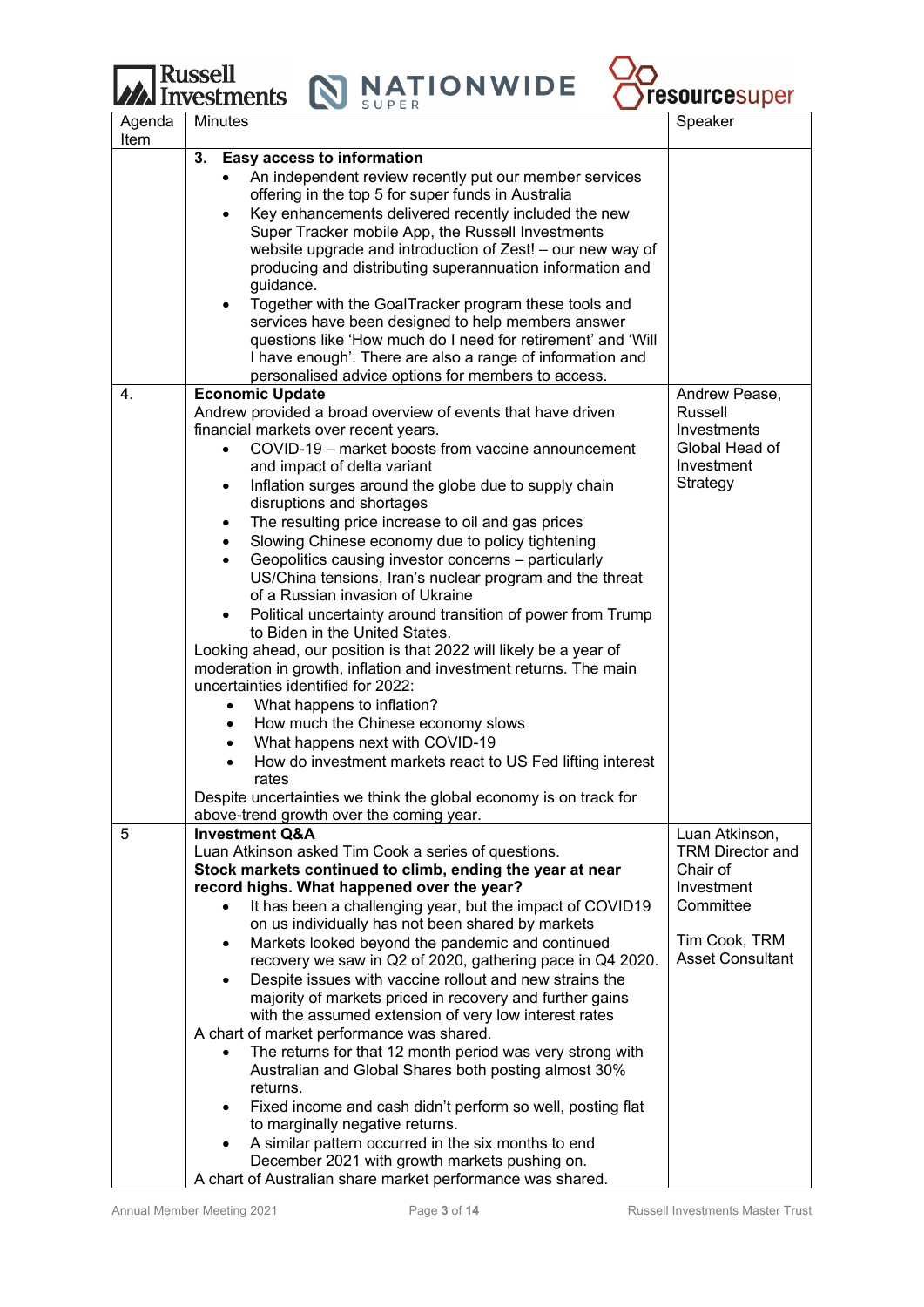## **Russell**

ents N NATIONWIDE



|                | <b>LZZA IIIVESLIIIEIIIS</b><br>SUPER                                                                                   | I GSUUI UGSU PUI |
|----------------|------------------------------------------------------------------------------------------------------------------------|------------------|
| Agenda<br>Item | <b>Minutes</b>                                                                                                         | Speaker          |
|                | The chart illustrates the roller-coaster Australian Share<br>$\bullet$                                                 |                  |
|                | market over the last 2 years                                                                                           |                  |
|                | Gladly, the losses from the COVID crash have been                                                                      |                  |
|                | recovered and markets have pushed on - with many at all                                                                |                  |
|                | time highs                                                                                                             |                  |
|                | How did Russell Investments navigate through the market                                                                |                  |
|                | volatility?                                                                                                            |                  |
|                | We try to take a strategic stance to markets and not jump<br>$\bullet$                                                 |                  |
|                | at every bit of market 'noise' – of which there has been                                                               |                  |
|                | plenty over the last 12-18 months                                                                                      |                  |
|                | Strategically we positioned the funds for the re-emergence<br>٠                                                        |                  |
|                | from lockdown and the recovery in economies around the                                                                 |                  |
|                | world. There was a position taken in being overweight                                                                  |                  |
|                | equities and within equities by being overweight cyclical<br>stocks. This positioned paid off handsomely over the year |                  |
|                | with significant outperformance driven during Q4 2020 and                                                              |                  |
|                | Q1 2021 as markets reacted positively to vaccination                                                                   |                  |
|                | rollouts in the US and Europe.                                                                                         |                  |
|                | This position also is being rewarded early this year as<br>$\bullet$                                                   |                  |
|                | markets start to price in interest rates and return to more                                                            |                  |
|                | 'normal' post-lockdown environments.                                                                                   |                  |
|                | Another example is within fixed income where we have<br>$\bullet$                                                      |                  |
|                | been cautious about the potential and actual increases in                                                              |                  |
|                | interest rates and positioned our exposures accordingly in                                                             |                  |
|                | loans or floating rate notes so as to maintain exposure to                                                             |                  |
|                | credit but not to have exposure to interest rates.                                                                     |                  |
|                | How has the Master Trust performed during this period?                                                                 |                  |
|                | The strong market returns translated to strong absolute                                                                |                  |
|                | returns across the diversified options of the Master Trust.                                                            |                  |
|                | A slide of key fund performance was shared.                                                                            |                  |
|                | In the table we see really strong absolute returns across<br>the funds.                                                |                  |
|                | Balanced Growth Options returned nearly 20% for the 12                                                                 |                  |
|                | months and High Growth topped 25%.                                                                                     |                  |
|                | Despite the falls that were evident on the slide earlier, the                                                          |                  |
|                | options available to members continue to outperform their                                                              |                  |
|                | investment objectives                                                                                                  |                  |
|                | Despite strong absolute performance against objectives<br>$\bullet$                                                    |                  |
|                | and strong relative performance in 2021, performance over                                                              |                  |
|                | the last few years has lagged where we would like it to be.                                                            |                  |
|                | The funds took a position against the overpricing we saw in<br>$\bullet$                                               |                  |
|                | the big US tech names and whilst there have been pockets                                                               |                  |
|                | of return from this positioning (up until 2022), this has<br>dragged on our performance relative to peers.             |                  |
|                | We moved our MySuper offering from a static asset<br>$\bullet$                                                         |                  |
|                | allocation strategy (in Balanced Growth) to GoalTracker                                                                |                  |
|                | which provides a personalised level of exposure to growth                                                              |                  |
|                | assets that matches an individual's requirements and risk                                                              |                  |
|                | profile.                                                                                                               |                  |
|                | A slide of GoalTracker performance was shared.                                                                         |                  |
|                | The slide illustrates that returns for a selection of                                                                  |                  |
|                | GoalTracker scenarios over the 12 months to 30 June 2021                                                               |                  |
|                | were very strong from an absolute and relative sense.                                                                  |                  |
|                | This illustrates the strength of the offering in terms of its                                                          |                  |
|                | strategy as well as implementation.                                                                                    |                  |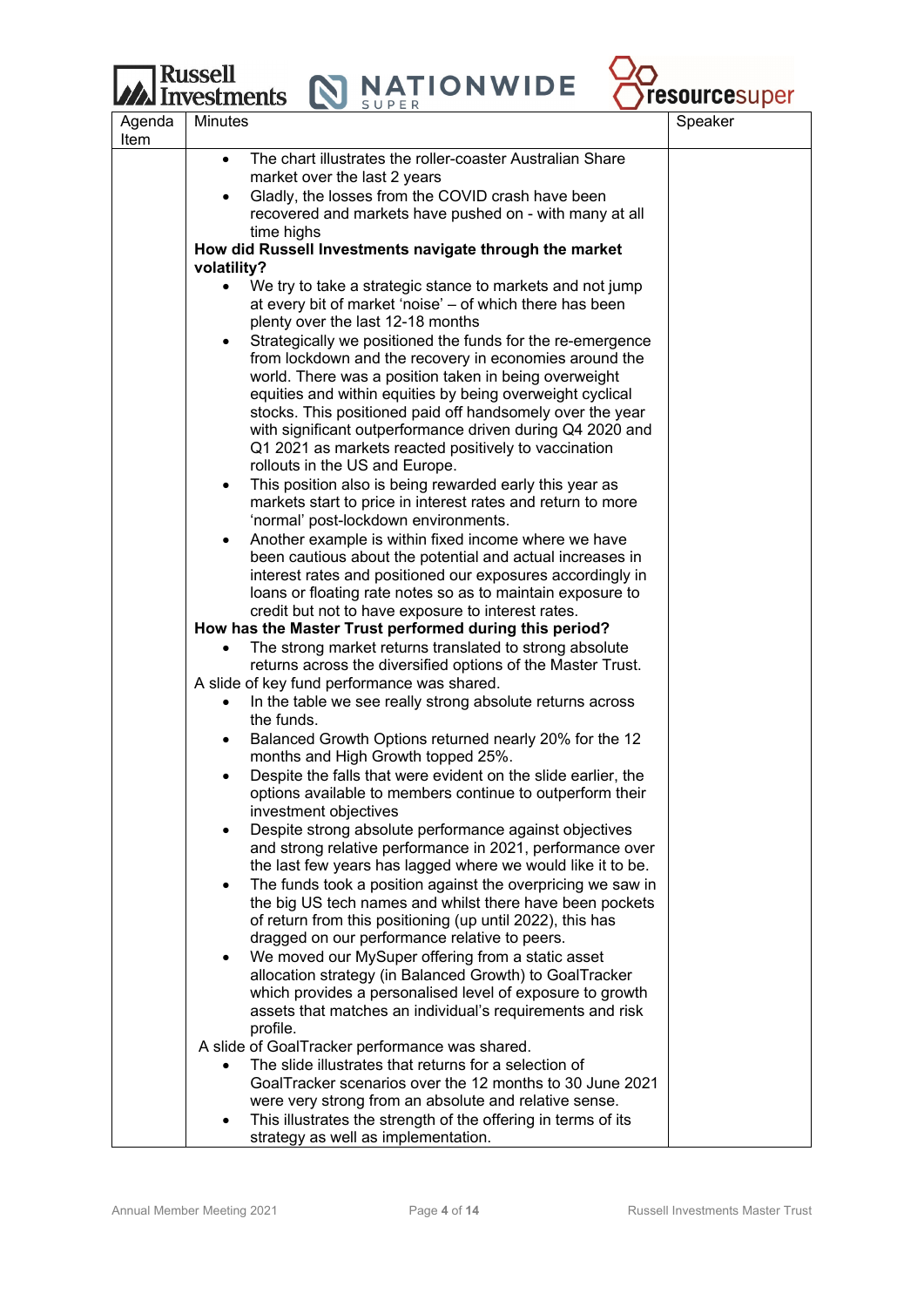## **Russell** vestments

**NATIONWIDE** 



Agenda Item Minutes and the set of the set of the set of the set of the set of the set of the set of the set of the set of **Can you elaborate on Russell's investment process to explain how it operates and evolves to account for significant disruptions like a pandemic?**  While we always look for ways to evolve and improve investment process, the same themes and philosophies remain the cornerstone to how we invest We continue to look for diversification across asset classes, sub-asset classes, investment strategies, factors and managers. This diversification provides opportunities for growth while also reducing the risk of 'putting all your eggs in one basket'. A slide on investment methodology was shared. Our Design, Construct, Manage methodology remains the backbone of how we invest on your behalf and drives the returns we are able to achieve Designs is where we put together the appropriate strategy to meet the stated investment objectives Constructs is how we put that strategy to work – selecting funds, underlying strategies and sub-asset classes Manage is where we react to new information and preemptively tilt the allocations to take advantage of opportunities or protect against the downside **Can you describe how Russell's investment approach reflects increasingly important themes like climate change?**  We have a core belief that ESG factors (Environmental, Social and Governance) can impact security prices. We therefore see this as a critical part of identifying managers with skill in adding value, not a niche part of our business A slide on 4 investment beliefs was shared. Our beliefs are integrated into all the Master Trust investment options. Our active managers are researched and ranked on their ESG capabilities from ESG commitment and consideration to actual implementation and advice ownership ESG is integrated into how we build our funds and manage investments on your behalf. Members wanting to go further can access specific ESG Managed Solutions in the Responsible Investing Australian Shares option and the Responsible Investing Global Shares option. These options apply a combination of exclusions and tilts to reduce exposure to certain industries and companies to reduce, for example, carbon footprint Russell Investments is also committed to net zero and will working towards this in conjunction with TRM in the future. **Can you share some analysis that Russell has done on future scenarios and what this means for how the funds are positioned?**  We see a continued emergence from the pandemic and funds are positioned accordingly A slide on Economic Scenarios was shared Our economic scenarios point to a positive outcome, with even the neutral scenario having a continued re-

emergence and above trend growth (though below 2021).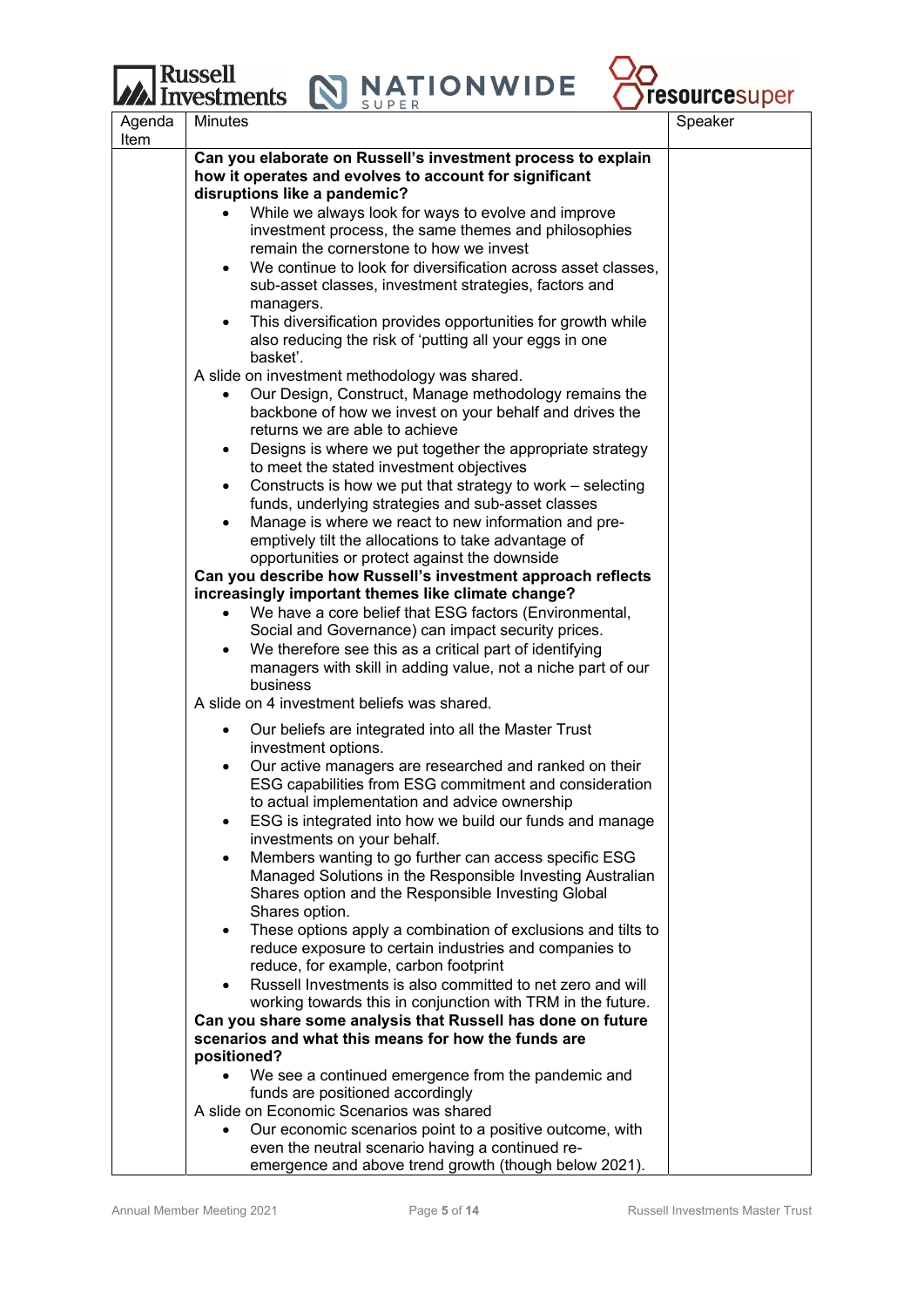

|                | <b>THE LITTLE CONTINUES.</b><br>$\sim$<br>SUPER                                                                                     |                            |
|----------------|-------------------------------------------------------------------------------------------------------------------------------------|----------------------------|
| Agenda<br>Item | <b>Minutes</b>                                                                                                                      | Speaker                    |
|                | While there are risks we believe the potential outcomes are<br>$\bullet$<br>tilted to the upside                                    |                            |
|                | We think growth assets will outperform defensive assets<br>$\bullet$                                                                |                            |
|                | and continue to look to buy any dips                                                                                                |                            |
|                | If markets continue to rally as the year progresses this<br>$\bullet$<br>stance will moderate and we will become more cautious      |                            |
|                | and look to sell rallies                                                                                                            |                            |
|                | We continue to monitor COVID risks but from an economic                                                                             |                            |
|                | perspective are wary of inflationary risks of central banks<br>raising rates too quickly and derailing the markets                  |                            |
|                | We think inflation will remain above trend through most of<br>$\bullet$                                                             |                            |
|                | 2022 but will trend back down to more acceptable levels<br>In summary we are cautiously optimistic and this is how we               |                            |
|                | have positioned assets                                                                                                              |                            |
| 6.             | <b>GoalTracker</b>                                                                                                                  | Emma Barrett,              |
|                | Emma Barrett discussed GoalTracker:                                                                                                 | <b>Russell</b>             |
|                | We know some key questions around retirement savings<br>$\bullet$<br>are: how much do I need and will I have enough?                | Investments<br>Director of |
|                | We embarked on a journey to help provide you with the<br>$\bullet$                                                                  | <b>Member Services</b>     |
|                | answers and launched GoalTracker in 2020 as our                                                                                     |                            |
|                | response to help you achieve your retirement goals.                                                                                 |                            |
|                | So what is GoalTracker? - a program of tools, investment<br>$\bullet$<br>strategies and services designed to take the guesswork our |                            |
|                | of your super and make it simpler to manage.                                                                                        |                            |
|                | GoalTracker can help you think about the lifestyle you want<br>$\bullet$                                                            |                            |
|                | in retirement and translate that into a retirement income                                                                           |                            |
|                | goal - which then drives your personal investment strategy                                                                          |                            |
|                | and member experience<br>Emma played a video. https://youtu.be/q8_bMSpf0Tg                                                          |                            |
|                | A slide with MyTracker tool images was shown                                                                                        |                            |
|                | By telling us a few simple additional facts about yourself                                                                          |                            |
|                | such as the age you would like to retire, the MyTracker                                                                             |                            |
|                | toolset with show you a projection of how much you're on                                                                            |                            |
|                | track to receive and any gap between where you're<br>heading and where you want to be, which is your tracker                        |                            |
|                | dial                                                                                                                                |                            |
|                | A slide with a member scenario was shown                                                                                            |                            |
|                | The example shows a member with a goal of \$43,000 per                                                                              |                            |
|                | year but is heading for \$32,000 per year - a funding gap of<br>\$11,000 pa of income.                                              |                            |
|                | We're aware there are complex decisions people need to<br>$\bullet$                                                                 |                            |
|                | make so your super will meet your lifestyle aspirations and<br>GoalTracker can help with this.                                      |                            |
|                | A slide with investment option details was shown                                                                                    |                            |
|                | A key consideration is how your super is invested. The                                                                              |                            |
|                | GoalTracker Investment is our default MySuper investment                                                                            |                            |
|                | option and takes into account your age to determine your                                                                            |                            |
|                | asset allocation - meaning your savings will be allocated to<br>less risky investments as you near retirement age                   |                            |
|                | Once you've used the MyTracker tools, you can choose to<br>$\bullet$                                                                |                            |
|                | have GoalTracker use all of that additional information to                                                                          |                            |
|                | generate a personalised investment strategy. We call this                                                                           |                            |
|                | service GoalTracker Plus, and it automatically reviews your                                                                         |                            |
|                | recommended investment strategy quarterly and will make<br>updates as required.                                                     |                            |
|                | Another key consideration is contributions and the                                                                                  |                            |
|                | MyTracker tool also lets you simulate the potential impact                                                                          |                            |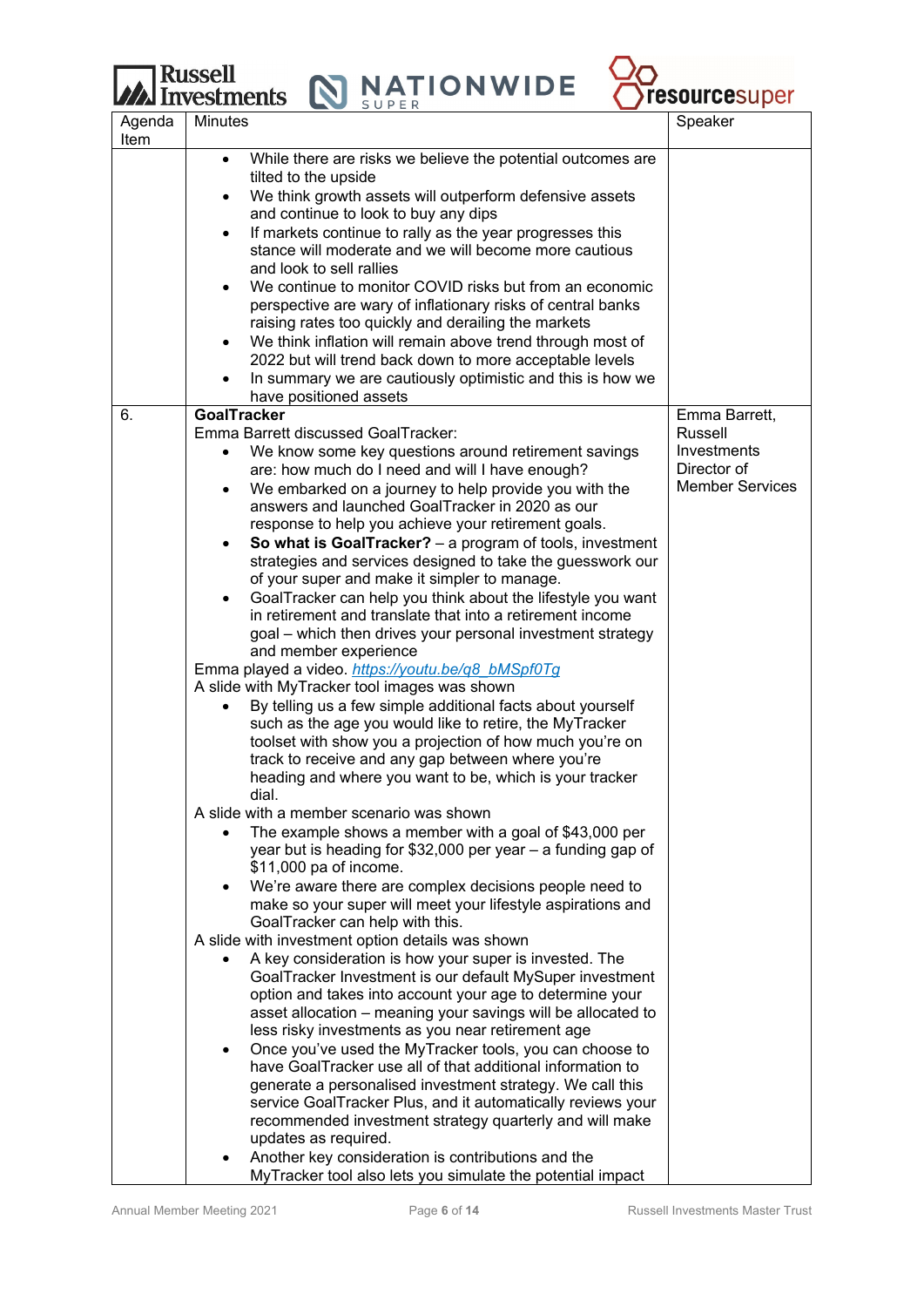$\begin{array}{|c|c|c|c|}\n\hline \text{Russell} & \text{N} & \text{NATION WIDE} \\
\hline \end{array}$ 



|                | <b>WAAN IILV COLLILCILLO</b><br>SUPER                                                                                   | $-$                                 |
|----------------|-------------------------------------------------------------------------------------------------------------------------|-------------------------------------|
| Agenda<br>Item | <b>Minutes</b>                                                                                                          | Speaker                             |
|                | of additional contributions on closing any gap you might                                                                |                                     |
|                | have                                                                                                                    |                                     |
|                | A slide on member support services was shown                                                                            |                                     |
|                | We've created a range of member support services to                                                                     |                                     |
|                | guide you along the way, including online tools, videos,                                                                |                                     |
|                | proactive emails and educational content.                                                                               |                                     |
|                | By understanding more about you and your goals we're                                                                    |                                     |
|                | able to provide the little nudges you may need to take                                                                  |                                     |
|                | action.                                                                                                                 |                                     |
|                | So, who is using GoalTracker?                                                                                           |                                     |
|                | • There are plenty of members who have jumped on board                                                                  |                                     |
|                | over the last 18 months                                                                                                 |                                     |
|                | A slide with GoalTracker usage stats was shown                                                                          |                                     |
|                | Two thirds of our members are invested in the GoalTracker                                                               |                                     |
|                | option - over 48,000 people                                                                                             |                                     |
|                | Over 12,000 member have used the MyTracker tools<br>$\bullet$                                                           |                                     |
|                | Over 5,000 members have set a retirement income goal<br>$\bullet$                                                       |                                     |
|                | Over 6,000 members have downloaded the Super Tracker<br>$\bullet$                                                       |                                     |
|                | App                                                                                                                     |                                     |
|                | What are members saying?                                                                                                |                                     |
|                | A slide with member quotes was shown                                                                                    |                                     |
|                | We have received really positive feedback from members<br>$\bullet$                                                     |                                     |
|                | who have used GoalTracker – refers to slide                                                                             |                                     |
|                | We also receive feedback on where we can improve and                                                                    |                                     |
|                | we're using this to help determine where we can continue                                                                |                                     |
|                | to evolve and enhance the program                                                                                       |                                     |
|                | A member case study slide was shown                                                                                     |                                     |
|                | Here is a case study of one of our members (de-identified)<br>$\bullet$                                                 |                                     |
|                | Mary is 60 and in Sept 2020 she set her retirement income<br>$\bullet$                                                  |                                     |
|                | goal at \$44,000 per year, while her projected income was                                                               |                                     |
|                | \$35,000 - leaving a \$9,000 funding gap each year                                                                      |                                     |
|                | Since that time, Mary made an additional contribution of                                                                |                                     |
|                | \$100,000 on top of her regular contributions<br>Her balance has increased and her projected income is                  |                                     |
|                | now \$42,000 per year - much closer to her goal.                                                                        |                                     |
|                | A slide with instructions on getting started with GoalTracker was                                                       |                                     |
|                | shown                                                                                                                   |                                     |
|                | It's really simple to get started with GoalTracker. Simply log<br>$\bullet$                                             |                                     |
|                | into your online account or download the app                                                                            |                                     |
|                | A slide with account dashboard image was shown                                                                          |                                     |
|                | In your online account, you can view your personalised<br>$\bullet$                                                     |                                     |
|                | dashboard which shows a view of your account balance                                                                    |                                     |
|                | and other handy account information                                                                                     |                                     |
|                | A slide with Super Tracker screen images was shown                                                                      |                                     |
|                | Finally, there's Super Tracker - the new mobile App that                                                                |                                     |
|                | brings together all of this functionality and is available for                                                          |                                     |
|                | both iOS and Android devices.                                                                                           |                                     |
|                | We will email eligible members with more information about<br>$\bullet$                                                 |                                     |
|                | GoalTracker after the meeting, and there's information on                                                               |                                     |
|                | our website including demonstration videos                                                                              |                                     |
| 7              | <b>Managing Finances in Retirement</b>                                                                                  | Paul Basso,                         |
|                | Paul Basso explains the relationship between Russell Investments                                                        | Advice Coach,<br><b>Link Advice</b> |
|                | and Link Advice and provide a general information warning.<br>I have been invited to share some tips to consider during |                                     |
|                | retirement including the following                                                                                      |                                     |
|                | A slide with 4 money management tips was shown                                                                          |                                     |
|                | Managing your cashflow                                                                                                  |                                     |
|                |                                                                                                                         |                                     |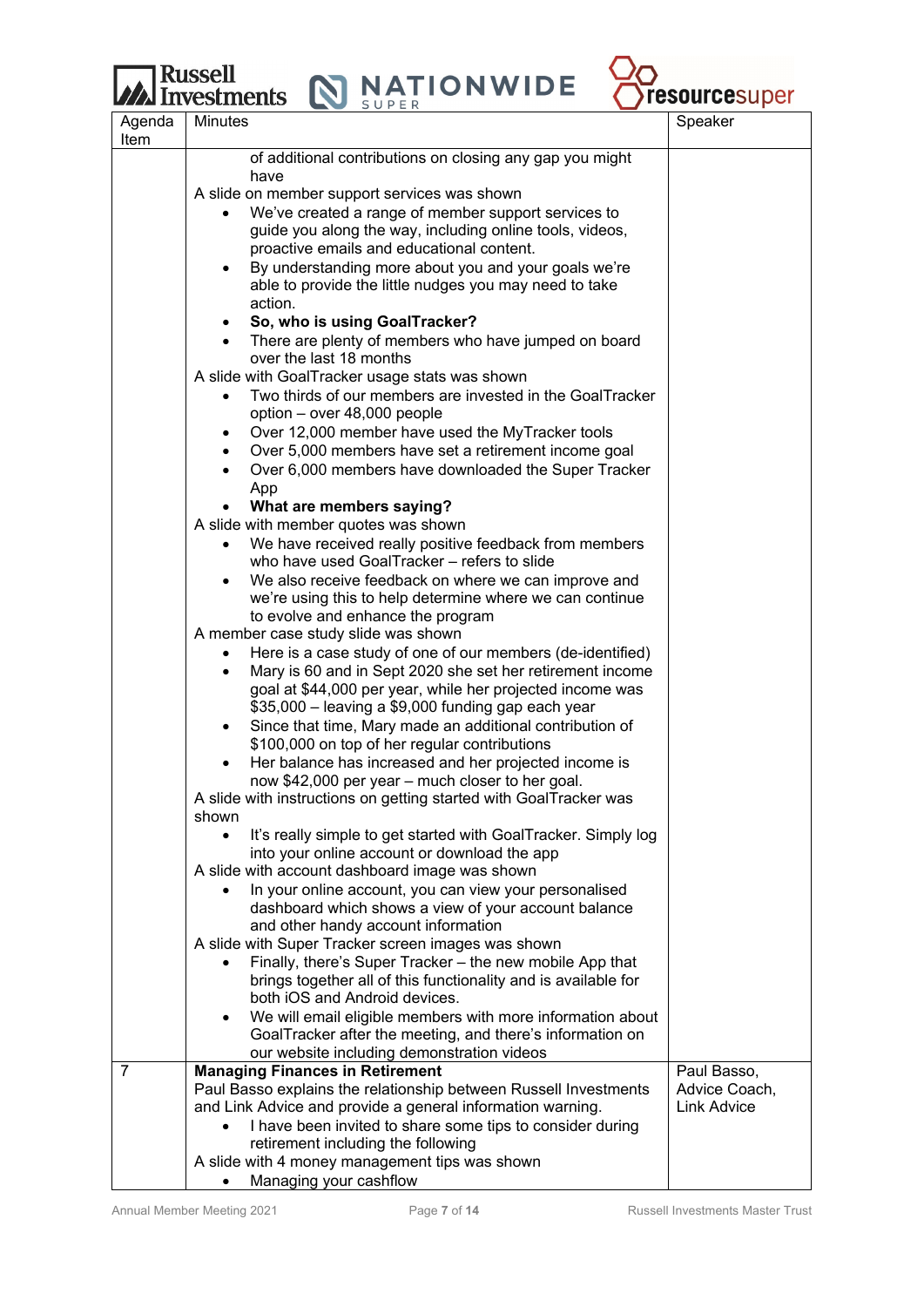## **Russell**<br>**M** Investments

 $\mathbf N$ 



| Agenda<br>Item | <b>Minutes</b>                                                                                                                      | Speaker |
|----------------|-------------------------------------------------------------------------------------------------------------------------------------|---------|
|                | Reviewing your investments<br>$\bullet$                                                                                             |         |
|                | Checking your entitlements<br>$\bullet$                                                                                             |         |
|                | Planning ahead<br>$\bullet$                                                                                                         |         |
|                | 1. Managing Cash Flow                                                                                                               |         |
|                | A key to being financially comfortable is managing cash<br>$\bullet$                                                                |         |
|                | flow                                                                                                                                |         |
|                | With the average person now living to 87, for most this<br>$\bullet$                                                                |         |
|                | means generating enough savings during our working life                                                                             |         |
|                | to provide income for 20+ years.                                                                                                    |         |
|                | Not everyone will be eligible for all or even part of the Age<br>$\bullet$                                                          |         |
|                | Pension                                                                                                                             |         |
|                | It starts with a budget to track the money you've got coming<br>$\bullet$                                                           |         |
|                | in and where it's flowing out                                                                                                       |         |
|                | When tracking your income it's important to note the<br>$\bullet$<br>amount that comes through, the timing and the frequency.       |         |
|                | You might need to adjust the timing of your account-based<br>$\bullet$                                                              |         |
|                | pension payments to match your spending requirements                                                                                |         |
|                | Once you have looked at in-flows the next step is to look at<br>$\bullet$                                                           |         |
|                | where your money is going. An important step as this is                                                                             |         |
|                | where you may now have a little more control over your                                                                              |         |
|                | areas of spending and can see if there are opportunities to                                                                         |         |
|                | reduce or remove certain expenses                                                                                                   |         |
|                | A few tips are:<br>$\bullet$                                                                                                        |         |
|                | A slide with two tips was shown                                                                                                     |         |
|                | Apply for senior's discounts with service providers<br>$\bullet$                                                                    |         |
|                | Join a group like National Seniors to get further benefits<br>$\bullet$                                                             |         |
|                | and savings as well as keep you up to date with issues                                                                              |         |
|                | affecting retirees                                                                                                                  |         |
|                | We often see people afraid to spend money because they<br>$\bullet$<br>don't want it to run out. Basic budgeting can alleviate this |         |
|                | fear and there and budgeting programs available on the                                                                              |         |
|                | internet or various Apps.                                                                                                           |         |
|                | 2. Review Your Investments                                                                                                          |         |
|                | As a rule of thumb we suggest members hols 12 months'<br>$\bullet$                                                                  |         |
|                | worth of expenses in cash                                                                                                           |         |
|                | The remaining funds can then be invested to achieve a<br>$\bullet$                                                                  |         |
|                | balance between savings growth and income                                                                                           |         |
|                | It's important to get some growth from your investments<br>$\bullet$                                                                |         |
|                | too, which you're unlikely to get from cash options - so                                                                            |         |
|                | you'll need to be comfortable taking on at least a little more                                                                      |         |
|                | risk. This can help you keep pace with the rising cost of<br>living                                                                 |         |
|                | Your Account-Based Pension gives you the ability to invest<br>$\bullet$                                                             |         |
|                | your funds in a range of options to achieve that balance of                                                                         |         |
|                | capital growth and income. These investment returns are                                                                             |         |
|                | completely tax free.                                                                                                                |         |
|                | 3. Check Your Entitlements                                                                                                          |         |
|                | A home owning couple can receive a part age pension if                                                                              |         |
|                | their total assessable assets are below \$891,500. If you                                                                           |         |
|                | only get even \$1 of age pension, you still get all the other                                                                       |         |
|                | entitlements like reduced costs for things like utilities and                                                                       |         |
|                | medication.                                                                                                                         |         |
|                | Two things to note are:<br>٠<br>A slide with two points was shown                                                                   |         |
|                | When calculating your assessable assets, the value of<br>$\bullet$                                                                  |         |
|                | personal items is the fire-sale value, not the insurance or                                                                         |         |
|                | replacement value                                                                                                                   |         |
|                |                                                                                                                                     |         |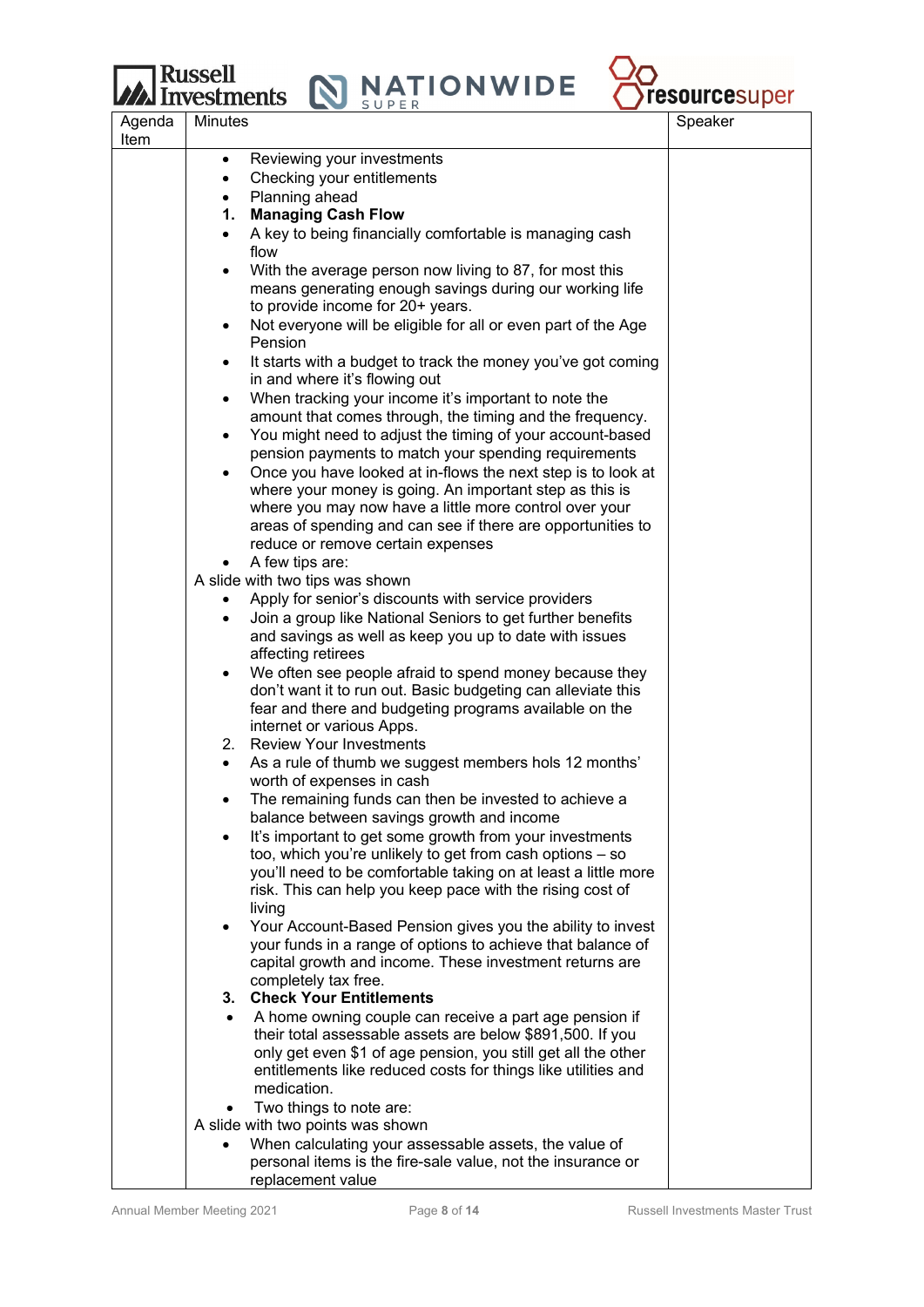

| Agenda | Minutes                                                                                                                                 | Speaker |
|--------|-----------------------------------------------------------------------------------------------------------------------------------------|---------|
| Item   | If you are close to the threshold there are things you can do                                                                           |         |
|        | to get across the line and it's best to speak to an adviser                                                                             |         |
|        | about this.                                                                                                                             |         |
|        | If you aren't eligible for the Age Pension then you may be                                                                              |         |
|        | able to get the Commonwealth Seniors Health Care Card, if<br>you are a couple earning under \$92,416. This will help you                |         |
|        | get the benefit of cheaper medication etc.                                                                                              |         |
|        | 4. Plan Ahead                                                                                                                           |         |
|        | This can be a tough conversation to have, but a few things<br>you should consider are:                                                  |         |
|        | A slide with Estate Planning considerations was shown                                                                                   |         |
|        | Power of Attorney – this allows others to act on your behalf.                                                                           |         |
|        | There are various types and different state laws that apply                                                                             |         |
|        | to it's best to speak to a solicitor about your circumstances                                                                           |         |
|        | Power of Attorney (Medical Treatment) - this allows a<br>٠                                                                              |         |
|        | person you nominate to make medical decisions on your<br>behalf when you are unable to make those decisions                             |         |
|        | yourself. You should discuss and document your views on                                                                                 |         |
|        | medications, treatment and end of life matters                                                                                          |         |
|        | Wills – as a rule of thumb we suggest people review their<br>٠                                                                          |         |
|        | Will every three years or whenever there's a significant                                                                                |         |
|        | change to your situation. It's always best to get a will drawn<br>up by a solicitor rather than a will kit at the post office. It       |         |
|        | may cost more but there is less chance of it being                                                                                      |         |
|        | contested. You can also include things like a Testamentary                                                                              |         |
|        | Trust if you have children or grandchildren who may need                                                                                |         |
|        | additional assistance in managing an inheritance wisely.                                                                                |         |
|        | Aged Care Arrangements - this has a few implications on                                                                                 |         |
|        | where you live and the care arrangements you want in<br>place. There are a range of options including home care,                        |         |
|        | short-term care or living in and aged care home. Once                                                                                   |         |
|        | again, it's better to make this decision earlier and on your                                                                            |         |
|        | terms. There are large variations between the options and                                                                               |         |
|        | cost involved.                                                                                                                          |         |
| 8      | Paul provided a further reminder about General Information.<br><b>Member Questions</b>                                                  | Various |
|        | Patricia reminded everyone that any member questions that are not                                                                       |         |
|        | answered today will be included in the Q&As available to members                                                                        |         |
|        | published after the event, and that responses were general                                                                              |         |
|        | information only.                                                                                                                       |         |
|        | 1. If there is a major shock in the global equities and<br>market, such as major shocks in the Chinese property,                        |         |
|        | how do fund managers react?                                                                                                             |         |
|        | Response from Tim Cook, TRM Asset Consultant                                                                                            |         |
|        | Each shock is different and therefore the reaction of fund managers                                                                     |         |
|        | is different. Equally, the reaction will vary from fund manager to                                                                      |         |
|        | fund manager. A couple of examples as to how we have reacted to                                                                         |         |
|        | provide context.<br>Chinese Property Market Shock: we viewed this as contained within                                                   |         |
|        | the Chinese system and therefore limited risk of contagion to global                                                                    |         |
|        | share markets. Over time, the extent to which the crisis impacts                                                                        |         |
|        | China's GDP growth and demand from the rest of the world will                                                                           |         |
|        | emerge – but this is likely to be stock by stock and therefore active                                                                   |         |
|        | fund management will be key rather than a full hit to global markets.<br>2022 to date: we view this as a standard market correction, no |         |
|        | reason for concern, and a repricing of expensive stocks. We view it                                                                     |         |
|        | more as a potential buying opportunity. We have rebalanced our                                                                          |         |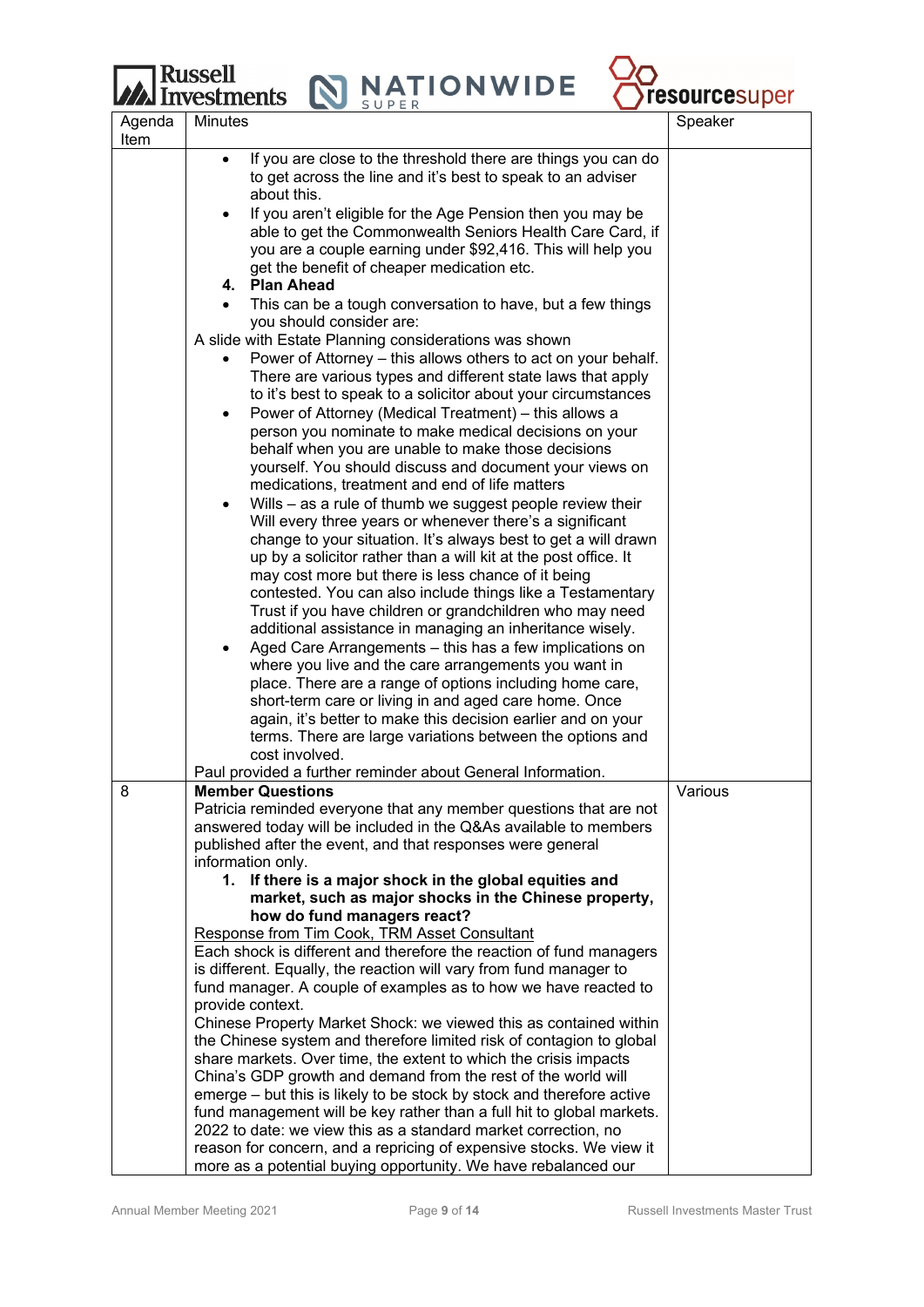## Russell

**MINATIONWIDE** 



|        | <b>LZZZ INVESURIENTS</b><br>SUPER                                                                                                           | <b>I COULL LESUPER</b> |
|--------|---------------------------------------------------------------------------------------------------------------------------------------------|------------------------|
| Agenda | <b>Minutes</b>                                                                                                                              | Speaker                |
| Item   |                                                                                                                                             |                        |
|        | fund so far but will look for more signs of panic from investors                                                                            |                        |
|        | before moving overweight.                                                                                                                   |                        |
|        | Covid Crash: Our approach is the same as most significant crashes                                                                           |                        |
|        | - to hold firm to your strategic asset allocation (as this if correctly                                                                     |                        |
|        | defined has the acceptable level of risk you are willing to face).                                                                          |                        |
|        | Then increase exposure on the other side (equities, high yield debt)                                                                        |                        |
|        | and benefit from the rebound. Rebounds tend to be very quick and                                                                            |                        |
|        | so trying to time the market by exiting and re-entering can be very                                                                         |                        |
|        | hard. It is also a 2-leg decision – getting out and then getting back                                                                       |                        |
|        | in. Often when you look at individual investors they will exit when                                                                         |                        |
|        | the pain gets too much and then miss the beginning of the recovery                                                                          |                        |
|        | and end up worse off. This is why the Design part of our process is<br>key and having faith that it is designed effectively and holding the |                        |
|        | course                                                                                                                                      |                        |
|        | 2. How is Russell performing to the top-rated super funds                                                                                   |                        |
|        | and why?                                                                                                                                    |                        |
|        | Response from Luan Atkinson, Chair of the Investment Committee                                                                              |                        |
|        | The options are considered by Russell and TRM against multiple                                                                              |                        |
|        | benchmarks i.e. Objectives, Peers, and industry benchmarks. All of                                                                          |                        |
|        | these feed into the assessment as to how the options are                                                                                    |                        |
|        | performing. In all of that, we focus on the long-term whilst paying                                                                         |                        |
|        | attention and querying/understanding/inspecting periods of poor (or                                                                         |                        |
|        | disappointing) performance, enabling informed decisions to be                                                                               |                        |
|        | taken.                                                                                                                                      |                        |
|        | The performance of our default investment option, GoalTracker, in                                                                           |                        |
|        | the 2020/21 financial year returned 24.5% for members aged 50                                                                               |                        |
|        | and under – being among the best returns in the market. And as                                                                              |                        |
|        | mentioned previously, the aim with the creation of this option, is to                                                                       |                        |
|        | maximise investment returns and reduce the investment risk as                                                                               |                        |
|        | members near retirement age.                                                                                                                |                        |
|        | Over the last few years performance in some options against some                                                                            |                        |
|        | peers has lagged. This has been for a number of reasons which                                                                               |                        |
|        | TRM are aware of and have been discussed extensively and is one                                                                             |                        |
|        | of the reasons that we designed GoalTracker to be smarter in the                                                                            |                        |
|        | way it approaches risk and return.                                                                                                          |                        |
|        | As noted in the formal Q&A and by Jim the principal reason has<br>been underperformance of the underlying equity strategies in view         |                        |
|        | of being underweight the US and expensive tech or growth names.                                                                             |                        |
|        | This was at odds of some of the top performing funds over the last                                                                          |                        |
|        | few years who are overweight such factors. This positioning has                                                                             |                        |
|        | been constantly debated and paid off handsomely in Q4 2020/Q1                                                                               |                        |
|        | 2021 and again now in Q1 2022. As the historical periods are offset                                                                         |                        |
|        | by new positive periods, we anticipate upward momentum relative                                                                             |                        |
|        | to peers especially as we anticipate they will have equal and                                                                               |                        |
|        | opposite negative performance.                                                                                                              |                        |
|        | 3. Other super funds have a self-invest option, why                                                                                         |                        |
|        | doesn't Russell offer one?                                                                                                                  |                        |
|        | Response from Jim O'Connor, Chair of the TRM Board                                                                                          |                        |
|        | Over the years, we have considered the development of this type of                                                                          |                        |
|        | investment platform which is generally offered as an alternative to                                                                         |                        |
|        | Self-Managed Super Funds (SMSFs), but due to the significant                                                                                |                        |
|        | development costs and a low level of interest from members to                                                                               |                        |
|        | date, we have directed our efforts to other areas including                                                                                 |                        |
|        | improving member services and the GoalTracker program. We do<br>want to make sure that any significant investment we make                   |                        |
|        | provides a benefit to all members.                                                                                                          |                        |
|        |                                                                                                                                             |                        |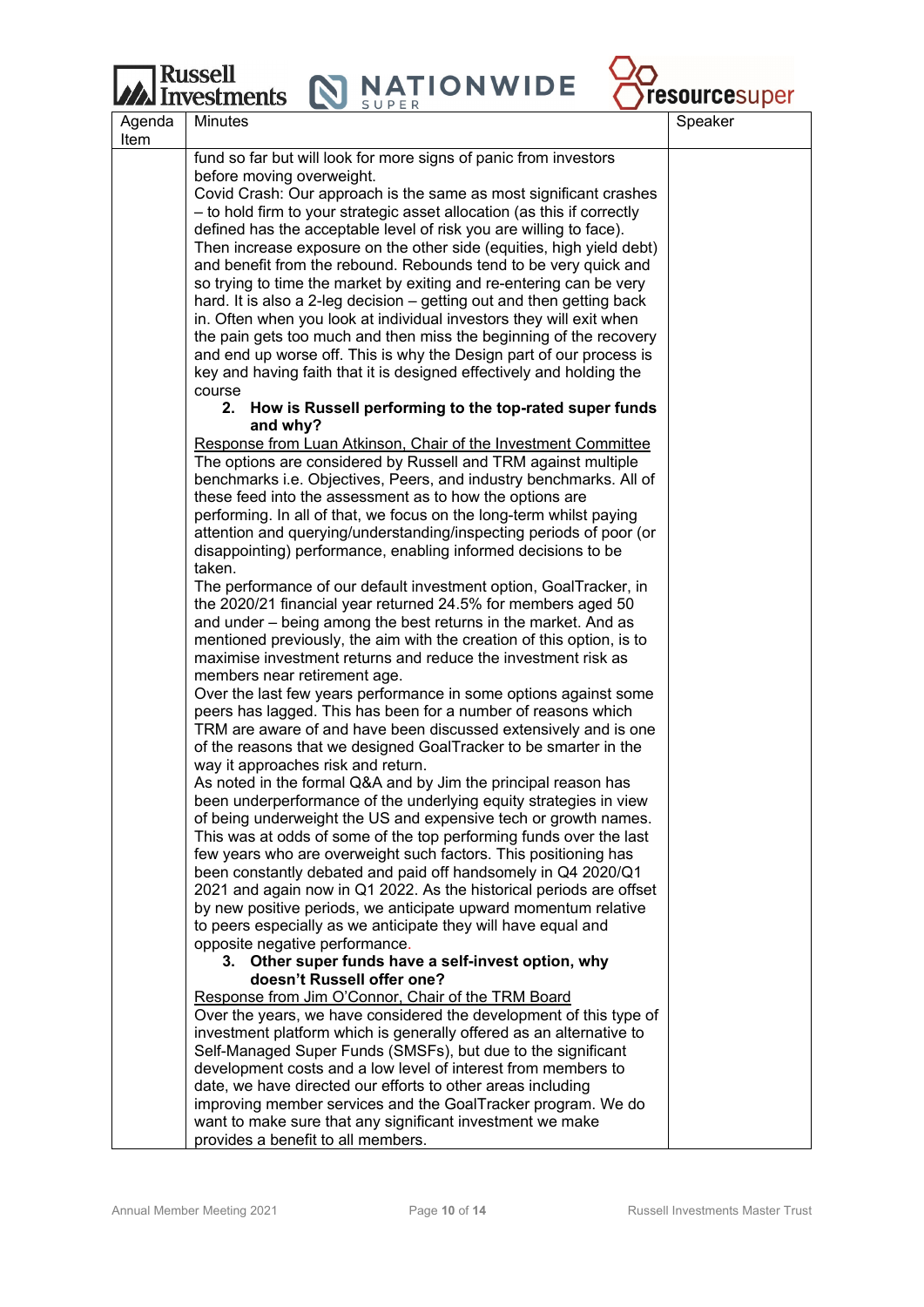

|                | <b>JUFLIN</b>                                                                                                                    |         |
|----------------|----------------------------------------------------------------------------------------------------------------------------------|---------|
| Agenda<br>Item | <b>Minutes</b>                                                                                                                   | Speaker |
|                | Should there be a significant increase in interest by members for                                                                |         |
|                | this type of investment platform, we would of course consider it in                                                              |         |
|                | future                                                                                                                           |         |
|                | 4.<br>Now that many super funds are being compared more                                                                          |         |
|                | transparently when can we expect to see Russell in the                                                                           |         |
|                | top 10 for any of the categories. E.g performance, fees                                                                          |         |
|                | or insurance. Members rightly expect constant                                                                                    |         |
|                | improvements and not excuses. I would like to see a                                                                              |         |
|                | plan of how you will be improving your services so that                                                                          |         |
|                | you are in the top 10 within 2-3 years                                                                                           |         |
|                | Response from Jim O'Connor, Chair of the TRM Board                                                                               |         |
|                | Independent ratings agency, The Heron Partnership, recently                                                                      |         |
|                | awarded Russell Investments Master Trust as a Top 10 Fund for                                                                    |         |
|                | both Insurance features and Investment features.                                                                                 |         |
|                | Also, in late 2021 an external review of the services provided to                                                                |         |
|                | members ranked Russell in the top 5 of 60 funds when it came to                                                                  |         |
|                | facilities and services it offered its members, including a 1st ranking                                                          |         |
|                | for the MyTracker tools and calculators within GoalTracker. Along<br>with the many innovation awards won for GoalTracker and its |         |
|                | positive performance, for now, this provides us with                                                                             |         |
|                | acknowledgement that this area is a strength.                                                                                    |         |
|                | As the Trustee, we undertake this regular independent                                                                            |         |
|                | benchmarking on our members offerings to gauge how we compare                                                                    |         |
|                | to peers, and also regularly review the investment strategy and                                                                  |         |
|                | performance through our Investment Committee. In addition to the                                                                 |         |
|                | benchmarking and our own reviews, as you mention, there are                                                                      |         |
|                | more tools available in the market today that help provide                                                                       |         |
|                | transparency to members on how their fund is performing.                                                                         |         |
|                | Reviews of fees are undertaken annually. There was a large fee                                                                   |         |
|                | reduction implemented on 1 October 2020 and now another                                                                          |         |
|                | planned for pension members in June this year. While the Trustee                                                                 |         |
|                | aims to have competitive fees for its offering to date, we have not                                                              |         |
|                | aimed to be in the cheapest 10 funds<br>5. We've received a few questions relating to our member                                 |         |
|                | web and App services and specifically issues around                                                                              |         |
|                | slow page loading and response times and login errors                                                                            |         |
|                | Response from Patricia Montague, TRM Director                                                                                    |         |
|                | This is an area where we will look for continuous improvement and                                                                |         |
|                | appreciate any feedback to help identify areas requiring attention.                                                              |         |
|                | One of our Trustee committees is also focused on ensuring issues                                                                 |         |
|                | are promptly addressed and services are provided as expected.                                                                    |         |
|                | In response to some of these questions though, our web and phone                                                                 |         |
|                | App are both based and managed in Australia, so any issues being                                                                 |         |
|                | experienced are not related to the geographic location of servers.                                                               |         |
|                | Specifically, regarding the web response and app loading times, we                                                               |         |
|                | continue to address some technical issues users have raised -                                                                    |         |
|                | these were affecting mainly the mobile App. There were changes                                                                   |         |
|                | implemented in late 2021 that improved page load times,                                                                          |         |
|                | particularly at login to just a few seconds.<br>The Member Centre and App both complete complex calculations                     |         |
|                | at login to project your retirement income and how you're tracking                                                               |         |
|                | towards any goals you have told us about. It's a live snapshot and                                                               |         |
|                | not just stored data as many other websites provide, so that                                                                     |         |
|                | accounts for some of the time taken to load these screens.                                                                       |         |
|                | We are also continuing to address the known technical issues with                                                                |         |
|                | the login process where some members are being required to login                                                                 |         |
|                | twice. This appears to be specific to certain web browsers including                                                             |         |
|                | Chrome, Safari and Microsoft Edge. We are working on fixing the                                                                  |         |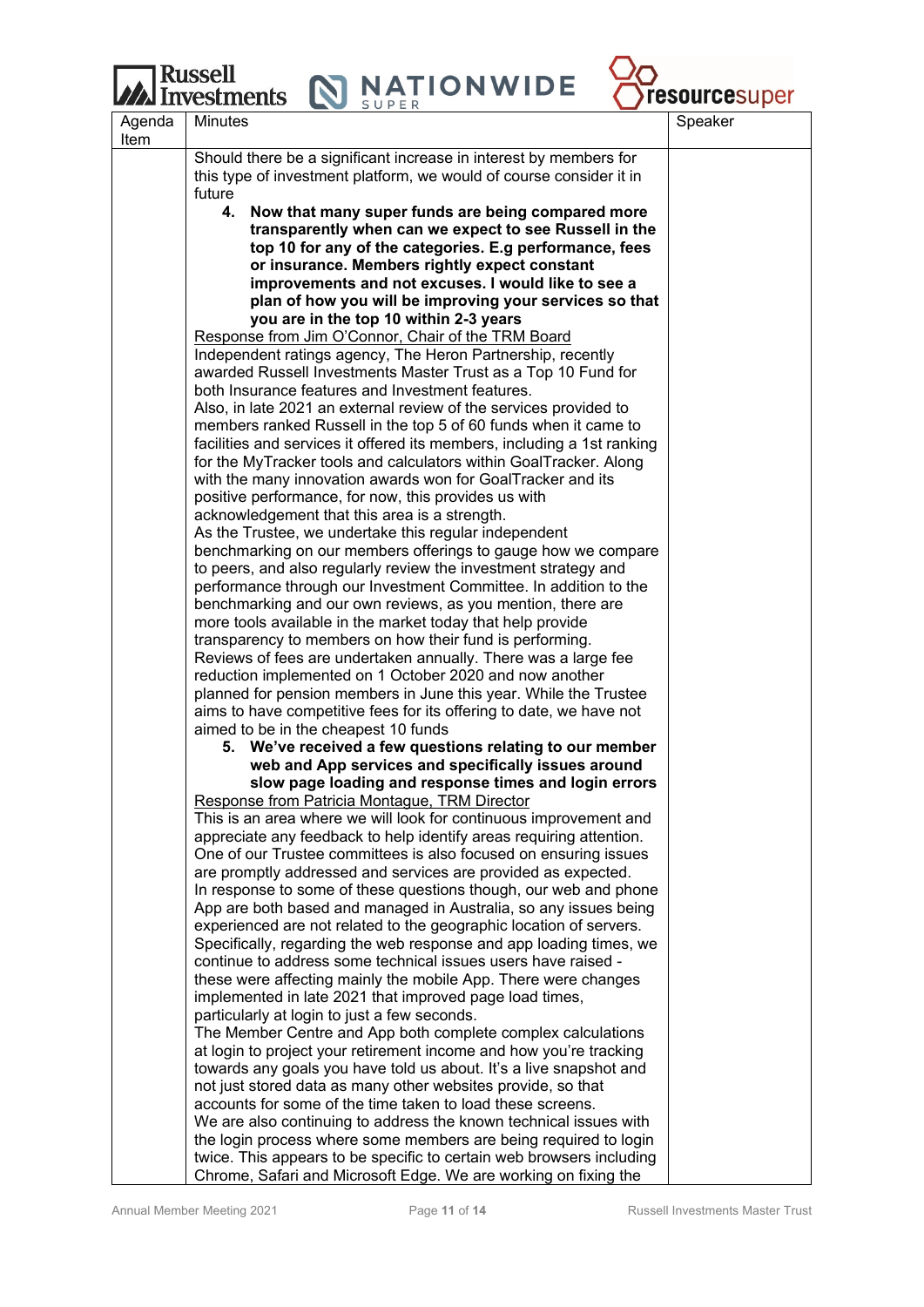## **Russell** vestments

**NATIONWIDE** 



Agenda Item Minutes and the set of the set of the set of the set of the set of the set of the set of the set of the set of issue and will also take another look at response times based on your feedback, so thank you for raising this. **6. Can you provide more information around retirement and how the pension fund works?**  Response from Jim O'Connor, Chair of the Board You heard earlier from Paul Basso at Link Advice, and they can offer personal advice over the phone for both members in retirement and those approaching retirement, often at no cost to you. You can also access a no cost meeting with a Retirement Consultant to provide information on how to make the most of super savings, both now and during retirement, including detailed information on how our pension fund works. In general, unless you instruct us otherwise, when you retire your super will stay in your accumulation account, which is where you've been adding to your super. Once you reach your preservation age and have retired from work, you have the option to move your super into an account-based pension paying you a regular income to fund your lifestyle in retirement. This can have a number of tax benefits vs leaving it in an accumulation super account or putting it into a bank account. For example, investment earnings are tax free and there's no tax on your pension payments if you're over 60. Another benefit is that your money stays invested in an investment option/s of your choosing, so your savings can keep working for you over the course of your retirement. The Russell Investments Master Trust account-based pension is called iQ Retirement. It is similar to your super account now; in that you have flexibility on how your money is invested and you have online access to your account and our other member services. The difference obviously is that through iQ Retirement you can pay yourself a regular income from your super savings and access lump sum withdrawals. For members over preservation age but still working, iQ Retirement can also be used as part of a transition to retirement strategy, where you can reduce your working hours or increase your super savings without affecting day-to-day income. **7. How can you boost your superannuation in last 5-10 years before retirement?**  Response from Emma Barrett, Russell Investments Director of Member Services That's a common question we receive, and the answer really depends on your personal circumstances. It's one of the reasons we introduced our Retire Ready meetings, and while the Retirement Consultant can't advise you on your personal circumstances, they can give you information on the options that are available to you. You can get in touch with us to arrange a meeting with our consultants. In general, there's a few things you can consider to help boost your super savings: Firstly, making additional contributions are an option to boost your super, and include both before and after-tax contributions; Before-tax contributions are also known as concessional contributions, and include salary sacrifice and employer super contributions. After-tax contributions are also known as non-concessional contributions, these are super contributions made by you from your own money either as one-off or ongoing

payments.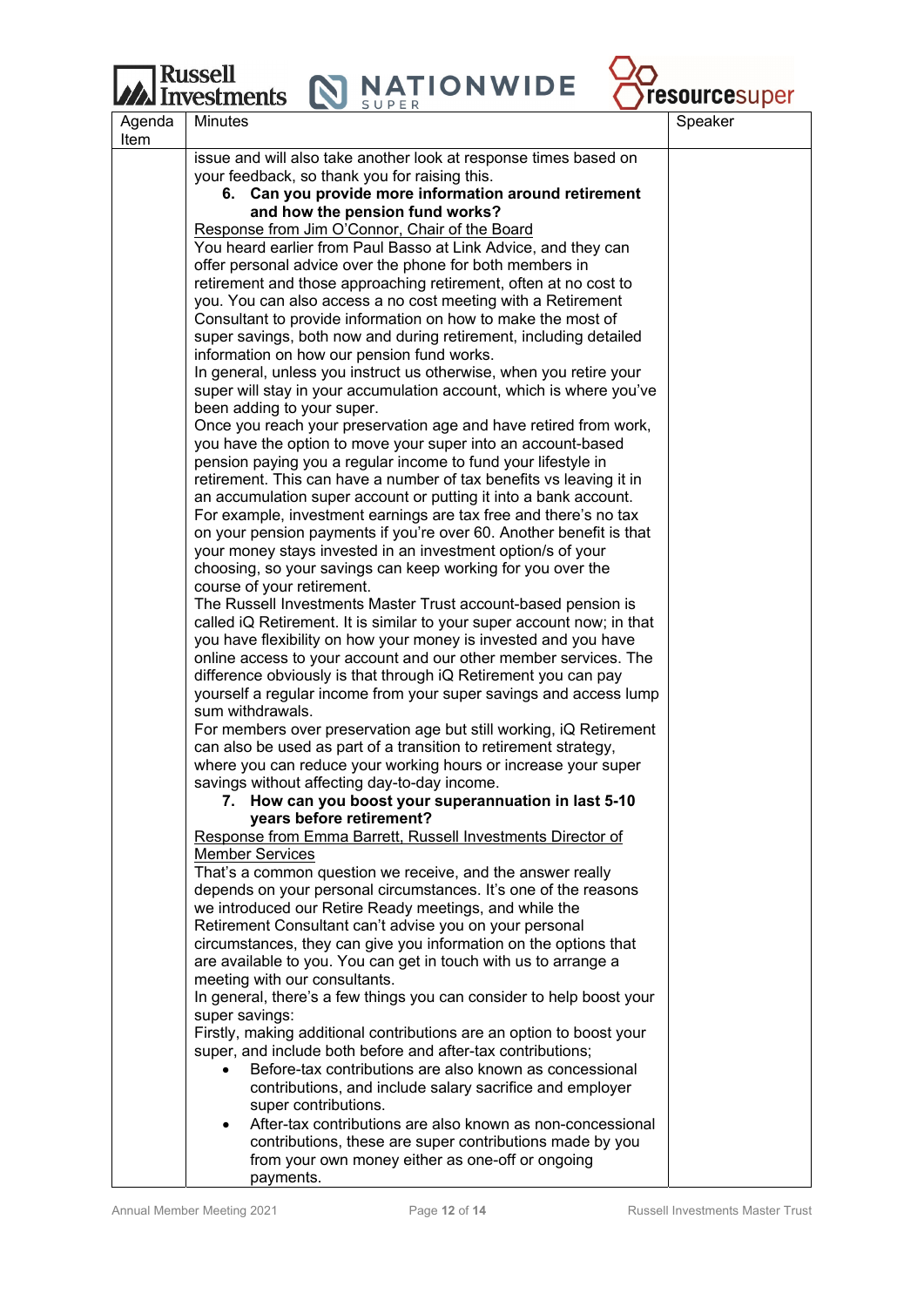Russell<br>Investments N NATIONWIDE



|                | <i>ита</i> ніусэнііснэ<br>SUPER                                                                                                           | <b>TOUGHOUSS</b> |
|----------------|-------------------------------------------------------------------------------------------------------------------------------------------|------------------|
| Agenda<br>Item | <b>Minutes</b>                                                                                                                            | Speaker          |
|                | There are limits on how much you can contribute to their super                                                                            |                  |
|                | account each year, so that's something you'll need to be aware of.                                                                        |                  |
|                | For some people, a Transition to Retirement or TTR strategy may<br>be appropriate. Once you reach your preservation age this strategy     |                  |
|                | becomes available and in its simplest form, is putting money                                                                              |                  |
|                | (Salary Sacrificing) into super in a tax effective manner and taking                                                                      |                  |
|                | money from the Transition to Retirement account to ensure your                                                                            |                  |
|                | take home pay is not affected by contributing more to super. There                                                                        |                  |
|                | is a number of requirements to make this strategy compliant and<br>individual results will vary, but we're happy to put you in touch with |                  |
|                | Link Advice to advise you on your circumstances.                                                                                          |                  |
|                | Another option is considering where your super savings are                                                                                |                  |
|                | invested. Being in an investment option that suits your                                                                                   |                  |
|                | circumstances and goals can make a significant difference to your                                                                         |                  |
|                | super savings. There are currently 23 investment options for you to                                                                       |                  |
|                | choose from and you can mix of any of those. This is something we<br>can also help out with by putting you in touch with an expert to     |                  |
|                | advise you based on your circumstances.                                                                                                   |                  |
|                | 8. We have received a question relating to the termination                                                                                |                  |
|                | of life insurance policies, particularly for members                                                                                      |                  |
|                | aged over 50                                                                                                                              |                  |
|                | Response from Jim O'Connor, Chair of the TRM Board                                                                                        |                  |
|                | The Trustee does not cancel any insurance policies simply because<br>a member is over 50.                                                 |                  |
|                | However, there are legislative requirements including the                                                                                 |                  |
|                | 'Protecting Your Super' legislation that we must comply with, and                                                                         |                  |
|                | this includes the cancelling of insurance policies where your                                                                             |                  |
|                | account has been inactive for a period of 16 months. We may also                                                                          |                  |
|                | cancel insurance if you do not have a sufficient balance to pay for                                                                       |                  |
|                | premiums. We will write to you before we cancel any insurance, so<br>it is important that your contact details are up to date.            |                  |
|                | There are also age-based limits on insurance cover imposed by                                                                             |                  |
|                | insurers $-$ eg. at age 65 or 70 $-$ where there is no insurance cover                                                                    |                  |
|                | provided beyond those ages                                                                                                                |                  |
|                | 9. We've also had a few questions asking for our view of                                                                                  |                  |
|                | likely returns and share market performance over the                                                                                      |                  |
|                | next year or two.<br>Response from Tim Cook, TRM Asset Consultant                                                                         |                  |
|                | We are already over 6 months into this financial year and                                                                                 |                  |
|                | performance to December was strong. However, the market                                                                                   |                  |
|                | correction in January 2022 has negated the majority of those gains.                                                                       |                  |
|                | Looking forward we expect that growth assets will outperform                                                                              |                  |
|                | defensive assets as the local and global economies continue to<br>emerge after the pandemic. Working against this are central banks       |                  |
|                | increasing rates (depressing traditional growth stock valuations)                                                                         |                  |
|                | and current lofty valuations.                                                                                                             |                  |
|                | As such we would anticipate a recovery from the poor start to the                                                                         |                  |
|                | year but will not expect returns similar to prior years (i.e. post-                                                                       |                  |
|                | Covid).                                                                                                                                   |                  |
|                | Looking a little further forward and based on where we see central<br>banks and base rates moving over the next couple of years, we       |                  |
|                | would anticipate growth assets continuing to outperform defensive                                                                         |                  |
|                | assets. Again, as we emerge from the impacts and effects of the                                                                           |                  |
|                | pandemic, towards the end of the timeframe indicated would be                                                                             |                  |
|                | where closer attention needs to be paid to where rates are, how                                                                           |                  |
|                | economies have recovered and whether or when recessionary                                                                                 |                  |
|                | concerns may start to rise.                                                                                                               |                  |